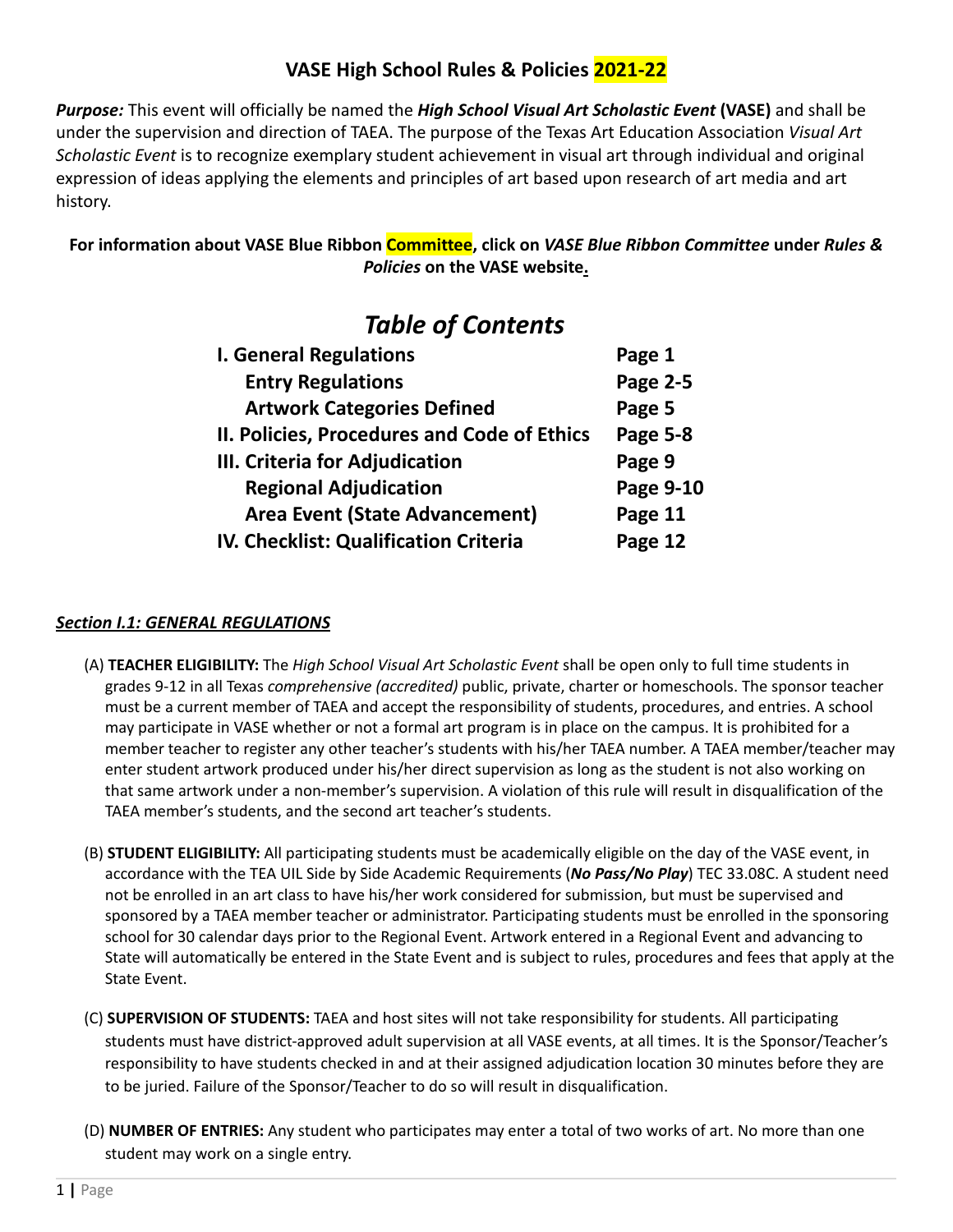## *Section I.2: ENTRY REGULATIONS*

#### (A) **RULES AND GUIDELINES**

## (1) *Originality:*

- (a) All student artwork in its entirety must have only original sources (original with the student).
	- i. **Using/copying published images is not allowed. This also applies to song lyrics and other published literary works**; no non-original/published creative words should be used as either subject or background. Students are encouraged to incorporate their own words in their artwork if they choose. **Examples of non-original/published creative words include: song lyrics, poetry, plays, novels.**
	- ii. Published material such as **newspaper &** magazine pages may be used **ONLY** as a textural ground or as collage material. Regarding ground/collage material containing non-original images; such imagery may **NOT** be used in its entirety. **ALL** non-original images contained within ground/collage material **MUST** be re-purposed and/or manipulated well beyond their original form/composition. **Examples of non-original/copyrighted images include: comics, licensed characters, artist-rendered illustrations, anatomical illustrations.**
	- iii. Artwork cannot contain an image of, or make use of, a licensed character or characters (2-D or 3-D).
	- iv. Students must create the artwork from observation, their imagination, their experiences, or a photograph taken by the student who produced the artwork.
	- v. Family photos of close family members and/or events may be used as a source if not taken by a professional photographer or artist. The artwork should not be simply a compositional replication of the family photo.
	- vi. Composition and/or concept of the artwork must be original and may not replicate the artwork of another artist.
	- vii. Automated electronic enhancements are not considered original when the program is making the sole artistic choice for the artist.
	- viii. The artwork should not be a compositional replication of an automated electronic enhancement.
	- **ix. If a teacher has any doubt about the originality of an artwork, the work should not be submitted (refer to Checklist: Qualifications Criteria, p. 12).**
	- x. Photographs taken by an art instructor are considered professional and are not allowed as references, unless the photograph is **of the student and is student-directed**.
- (b) *No Laser/Photocopied Artworks* may be submitted as a substitute for the actual artwork.
- (c) All artwork must have the *Reference PDF* attached to the back of the artwork (or in the case of 3D artwork, must be included with the attached *Online Student Intent and Artwork Identification Form*). Each page of the *Reference PDF* can contain up to FOUR images.
	- i. The Reference PDF includes but is not limited to the students' own photographs, student sketches, student-directed self-portrait photographs, and production/reflection notes. If a photograph was used as a source for any part of the student artwork, the photo **must be** part of the *Reference PDF*. **Student sketches and/or production/reflection notes may not be used as a substitute for a photographic reference image.**
	- ii. The appropriate box or boxes on the *Online Student Intent and Artwork Identification Form* (from this point on may be referred to as the *Online Intent Form*) must be checked citing the source or sources for the artwork.
	- iii. A detailed description of the source of the image (for example, who took the photo and where it was taken) must be written in the appropriate section on *the Online Intent Form*.
	- iv. Photographic entries must have basic identifying information included in a Reference PDF (contact sheet, production notes, etc.). Further elaboration is written elsewhere on the *Online Intent Form*.
- (d) Tracing from any photograph and/or non-original sources with any means is prohibited.
- (e) No one other than the artist of record may work directly on or manipulate any artwork entered in VASE; this includes parents, teacher/sponsors, mentors, and other collaborators.

#### (2) *Art Production:*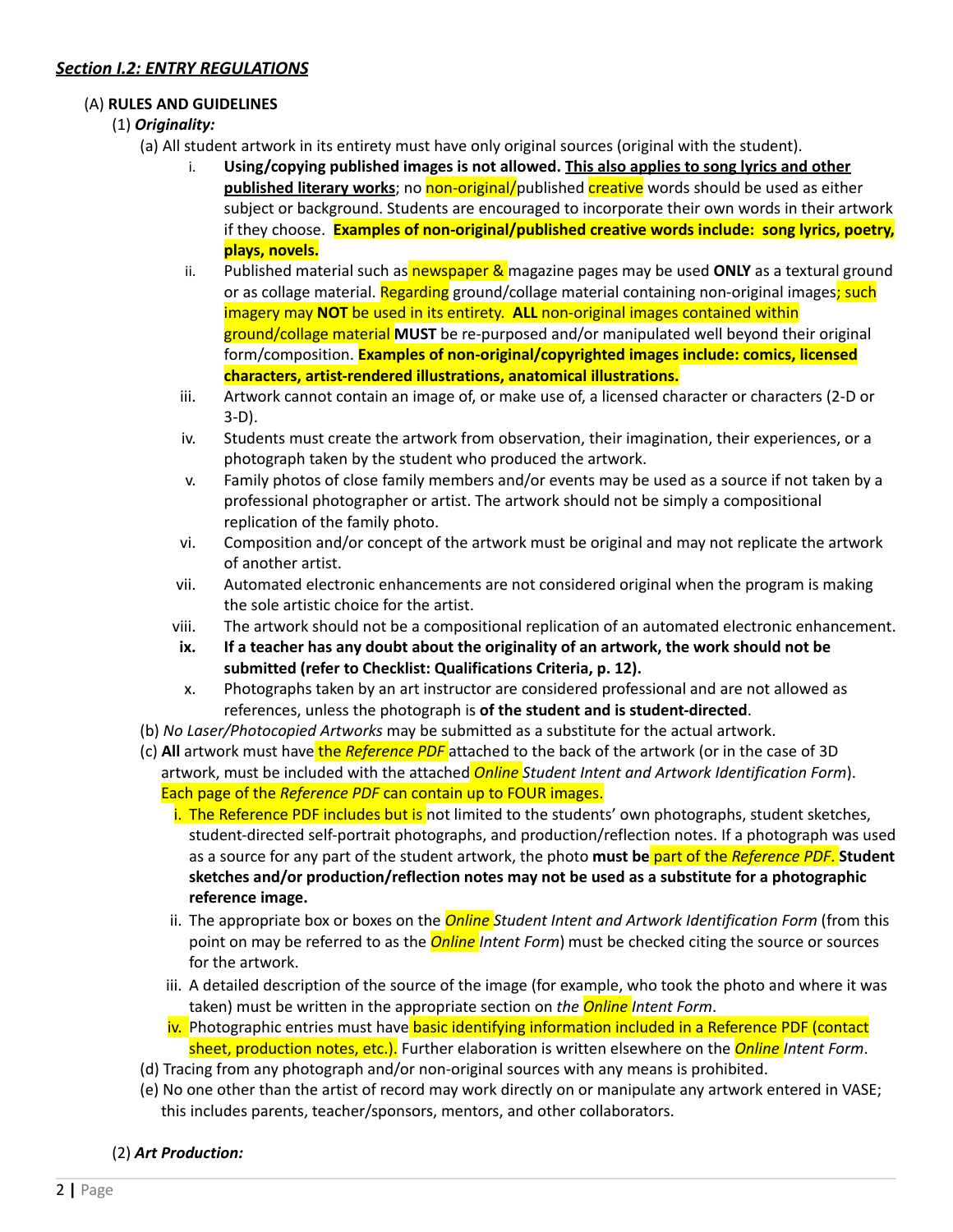- (a) Artwork previously entered in a Junior VASE or High School VASE event cannot be re-entered in another VASE event.
- (b) All artworks submitted must be completed between the previous year's Regional Event and the current year's Regional Event.
- (c) The number of credits for a student entered must be according to the current number of credits at the time of the regional event. Each semester counts as .5 (half) credit.
- (d) It is the responsibility of the student artist to secure direct permission from any model who poses or whose image is utilized within their artwork.
- (e) A TAEA member/teacher may enter student artwork produced under their direct supervision as long as the student is not also working on that same artwork under a non-member's supervision.

# (3) *Inappropriate/Offensive Works of Art:* TAEA/VASE adheres to displays of artwork that are family friendly.

- (a) The following subject matter is inappropriate for VASE and is prohibited.
	- i. Artworks that include profane references to a deity, obscene language, drug abuse or drug paraphernalia, images of suicide or criminal violence.
	- ii. Artworks that include any image or language that is recognized as negative toward any race, ethnicity, culture, or gender.
	- iii. Artworks that include completely exposed female breasts (with or without nipples), imagery of any gender genitalia including bare buttocks, and/or suggestive or explicit sexuality.
- (b) Teachers must receive the campus principal's signature on the *Regional Entry Certification Form* verifying the artwork has been reviewed and the content is approved.

## (4) *Specifications of Two-dimensional Artwork (including Digital):*

- (a) Two-dimensional artwork must be no larger than 24" X 36", including mat or mount.
- (b)Artwork cannot exceed a weight of 50 pounds.
- (c) Textiles, canvas paintings, and shaped canvases do not require mats or mounts.
- (d)All other 2-D artworks must be matted or mounted with sturdy white or black mat board or poster board with full supportive attached backing.
- (e)No liners or additional inner mats allowed.
- (f) No glass or acetate coverings will be accepted in the preparation of artworks.
- (g) A frame or box may **only** be used as long as it is incorporated as part of the artwork imagery.
- (h)All artworks must be dry or fixed.
- (i) The Regional Director keeps and transports all State-qualifying artwork, but at the Regional Director's discretion, the assistance of the teacher may be required to transport any artwork that is large, fragile, valuable, and/or exceptionally heavy both to and from the State Event/TAEA conference.
- (j) 2-D pieces that are delicate or fragile or are in relief must be in a box. A duplicate *Online Intent Form,* and a photo no smaller than 5x7" of the artwork must be securely attached to the outside of the box.
- (k) **Artworks may not have anything attached or protruding that would be dangerous to handle.**
- (l) **All parts of the artwork must be safely secured and safe to handle.**
- (m) All 2-D artworks entered must have a protective fold-over/flap cover to protect the artwork.
- (n) Music in Animation/motion graphics entries that is not original to the student must not exceed 10% of original work or 30 seconds.
- (o)Animation/motion graphics entries must not be longer than 5 minutes.
- (p)Animation/motion graphics projects must not include live actors.
- (q)Animation/motion graphics and interactive media entries must be accompanied by 1-4 still images no larger than 8.5"x11".
- (r) One image must be matted/mounted for display and identification following 2-D guidelines.
- (s) Students must provide their own platform for presenting their interactive media entry. In case entries are being considered during area or state judging, students must provide a word-processed document with operating instructions for playing the entry.
- $(t)$  DVD or external portable storage device for animation/motion graphics must be put in a bubble padded, 9 x 12 envelope with a copy of the *Online Intent Form* (top ID portion only) and a still image printed and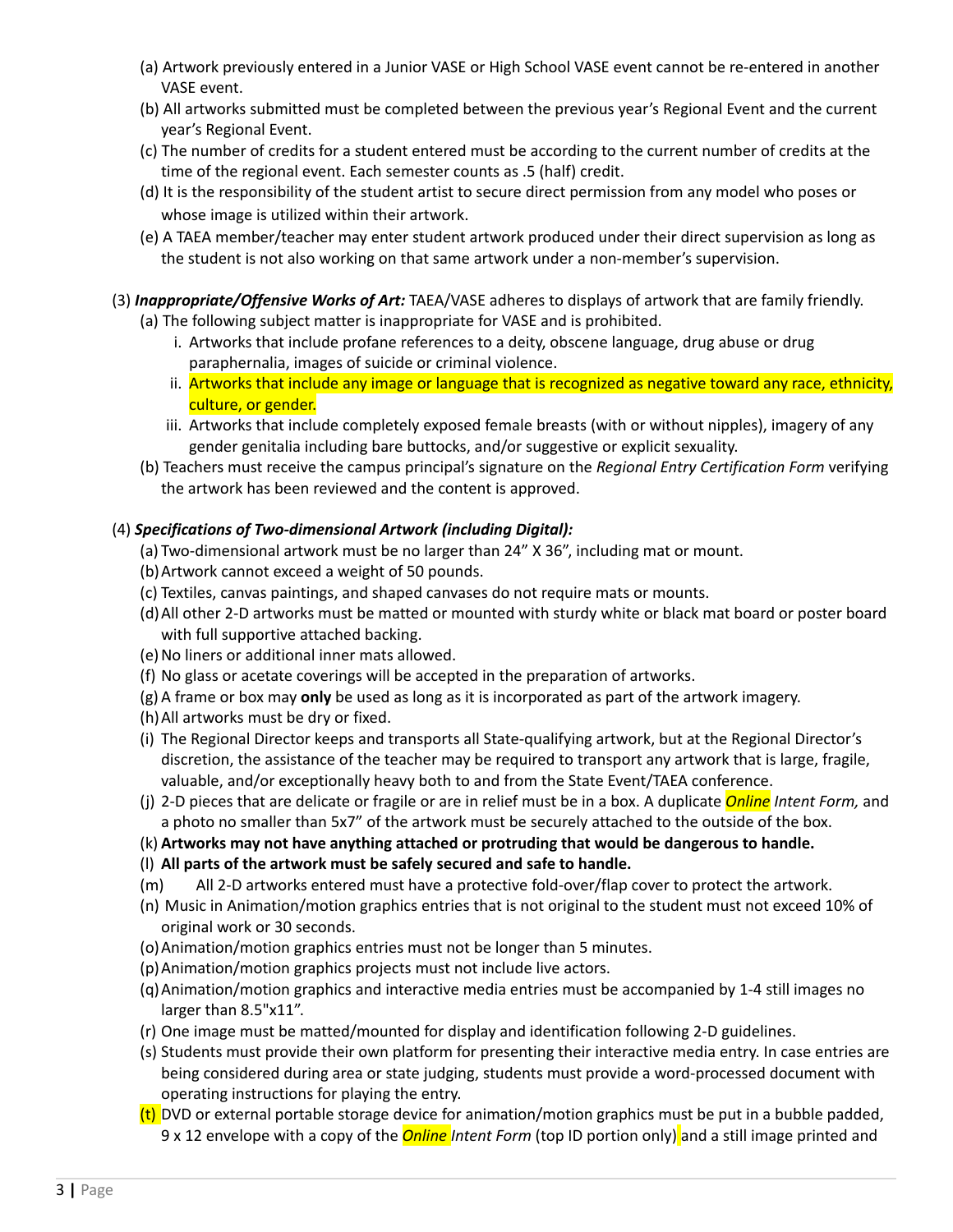attached to the front of the envelope. In addition, the media file must be uploaded onto an online platform (ex: YouTube channel), and that URL copied & pasted into the *Online Intent Form.*

#### (5) *Specifications of Three-dimensional Artwork (including Digital):*

- (a) Three-dimensional artwork must be no larger than 24" X 24" X 36" in total dimensions including base.
- (b) Artwork cannot exceed a weight of 50 pounds including the base.
- (c) Must be sturdy and able to stand alone without other means of support.
- (d) Artworks may not have anything attached or protruding that would be dangerous to handle.
- (e) All parts of the artwork must be safely secured and safe to handle.
- (f) Greenware, oil-based clay, or unfired clay will not be accepted.
- (g) All work including casting must be done by the student.
- (h) If a sculpture has a base, the base must be attached. Installations not attached to a base must meet all size specifications and the student must set up and dismantle the installation.
- (i) Entries must be transported to the juror in an enclosed corrugated cardboard, wooden box, or plastic container with secured lid/top, and with adequate packing materials. All boxes must be suitable for shipping. Each artwork must be in its own individual box (do not put more than one artwork in a box).
- (j) The *Online Intent Form* along with all references must be attached to the artwork.
- (k) A duplicate *Online Intent Form,* a photo no smaller than 5x7" of the artwork, must be securely attached on the outside of the box.
- (l) Three-dimensional artworks arriving without the proper packing will be disqualified.
- (m) The Regional Director keeps and transports all State-qualifying artwork; however, at the Regional Director's discretion, the assistance of the teacher may be required to transport any artwork that is large, fragile, valuable, and/or exceptionally heavy both to and from the State event/TAEA conference.
- (n) Music in Animation/motion graphics entries that is not original to the student must not exceed 10% of original work or 30 seconds.
- (o) Animation/motion graphics entries must not be longer than 5 minutes.
- (p) Animation/motion graphics projects must not include live actors.
- (q) Animation/motion graphics and interactive media entries must be accompanied by 1-4 still images no larger than 8.5"x11".
- (r) One image must be matted/mounted for display and identification following 2-D guidelines.
- (s) Students must provide their own platform for presenting their interactive media entry. In case entries are being considered during area or state judging, students must provide a word-processed document with operating instructions for playing the entry.
- (t) DVD or external portable storage device for animation/motion graphics must be put in a bubble padded, 9 x 12 envelope with a copy of the *Online Intent Form* (top ID portion only) and a still image printed and attached to the front of the envelope. In addition, the media file must be uploaded onto an online platform (ex: YouTube channel), and that URL copied & pasted into the *Online Intent Form.*

#### (6) *Specifications of Functioning Artworks*:

Any artist who wishes the functionality of their VASE entry to be considered in the adjudication process should consider the options outlined below.

- (a) Instructions must be provided with the artwork describing the assembly and activation of the functionality, as well as where and how the components are packaged.
- (b) For the work to function during adjudication and display, all necessary items must be provided; for example, electrical extension cord/power strip, water, etc.
- (c) A URL or QR code may be provided with the entry documentation linking to examples showing the artwork functioning. In addition, a video file can be uploaded onto an online platform (ex: YouTube channel), and that URL copied & pasted into the *Online Intent Form*.
- (d) If circumstances prevent activating functionality for judging and/or displaying the artwork, the URL, QR code, or written instructions will be used.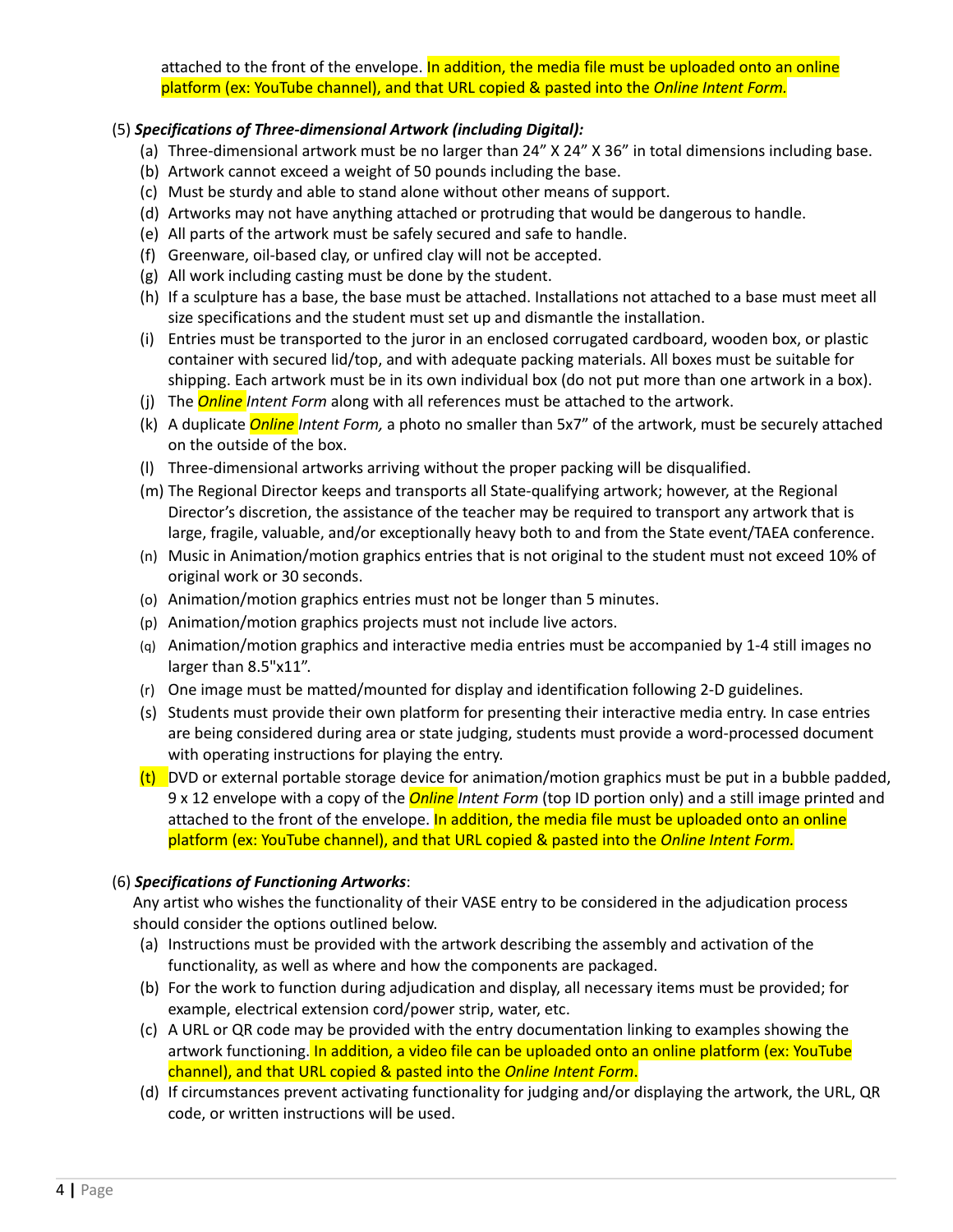- (7) *Accurate Entry Regulations:* Any artwork not submitted accurately with correct paperwork having all required signatures will be disqualified. This includes an inaccurate student division or any hand alterations to any form after the edit deadline.
- (8) *Durability Policy***:** All submitted artworks, both 2-D and 3-D, must be durable enough to withstand handling and transportation. The structural integrity and durability is the sole responsibility of the student under the direction of their sponsor teacher. In an effort to protect student artworks, all 2-D artworks entered must have a protective fold-over/flap cover to protect the artwork and a backing that will make the artwork sturdy. Greenware, oil-based clay, or unfired clay will not be accepted. All 3-D artwork entered that is too fragile to travel may not be transported or exhibited at selected venues outside of the state event, including *Gold Seal* winners.
- (B) **DISQUALIFICATION POLICY:** Artworks **not** meeting the VASE entry and eligibility regulations will be disqualified. However, disqualified artwork will be allowed to complete the jury process with a "No Rating" status. A juror will interview the student and place comments on the Regional Juror Rating Form for student growth, but no numeric rating will be given. The artwork will not be considered for advancement to the State VASE Event. The *Regional Juror Rating Form* will be marked with a DQ in the Rating Box. Only a Jury Foreman or Qualifications Foreman in caucus with the Regional Director may officially disqualify artwork.
- (C) **DAMAGE OR LOSS POLICY:** While every effort will be made to prevent damage to any work of art, neither TAEA nor the host School/District will be held responsible for the theft, loss or damage of works entered in VASE.

#### *Section I.3: ARTWORK CATEGORIES DEFINED*

- **(A) CATEGORY 2-D: Two-Dimensional Design** Artwork that primarily has two dimensions (width and height).
- (B) **CATEGORY 3-D: Three-Dimensional Design** Artwork that has three dimensions (height, width and depth). The understanding is that the structure of the 3-D artwork is constructed by the student.
- (C) **STUDENTS MAY CHOOSE to enter an artwork in the 2-D or 3-D category,** but students should consider that entering it in a non-traditional format could make it difficult to meet the criteria according to the standards.
- (D) A STUDENT USING A READY-MADE OBJECT as the surface for a traditional 2-D medium may choose to enter it **as a 3-D artwork or as a 2-D artwork.** However, the student should consider that entering it as a 3-D artwork will make it difficult to meet the criteria because jurors consider 3-D artwork as that which is constructed by the student. An example of this type of artwork is a painting done on an actual guitar.

# *Section II: POLICY, PROCEDURES AND CODE OF ETHICS*

(A) **ENTRY CERTIFICATION***:* All official Regional entries in VASE must be entered on-line in the official TAEA/VASE website. All official forms will be generated through the data submitted. Any changes made to any official entry forms will result in disqualification. All entries must be listed on the *Regional Entry Certification Form* **signed by the school principal.** Artwork that is confirmed on the *Regional Entry Certification Form* must be the same artwork that is juried at the event. No artwork will be juried without a properly completed *Regional Entry Certification Form*. This form not only certifies that the students are academically eligible, but also that the artworks have been carefully examined by the school administration and found to be acceptable for students, the school, and the community. Deadlines are firm and must be met without exception. It is the responsibility of the teacher to ensure that the artwork that is adjudicated at the event is the same as the artwork registered on-line in the TAEA/VASE website.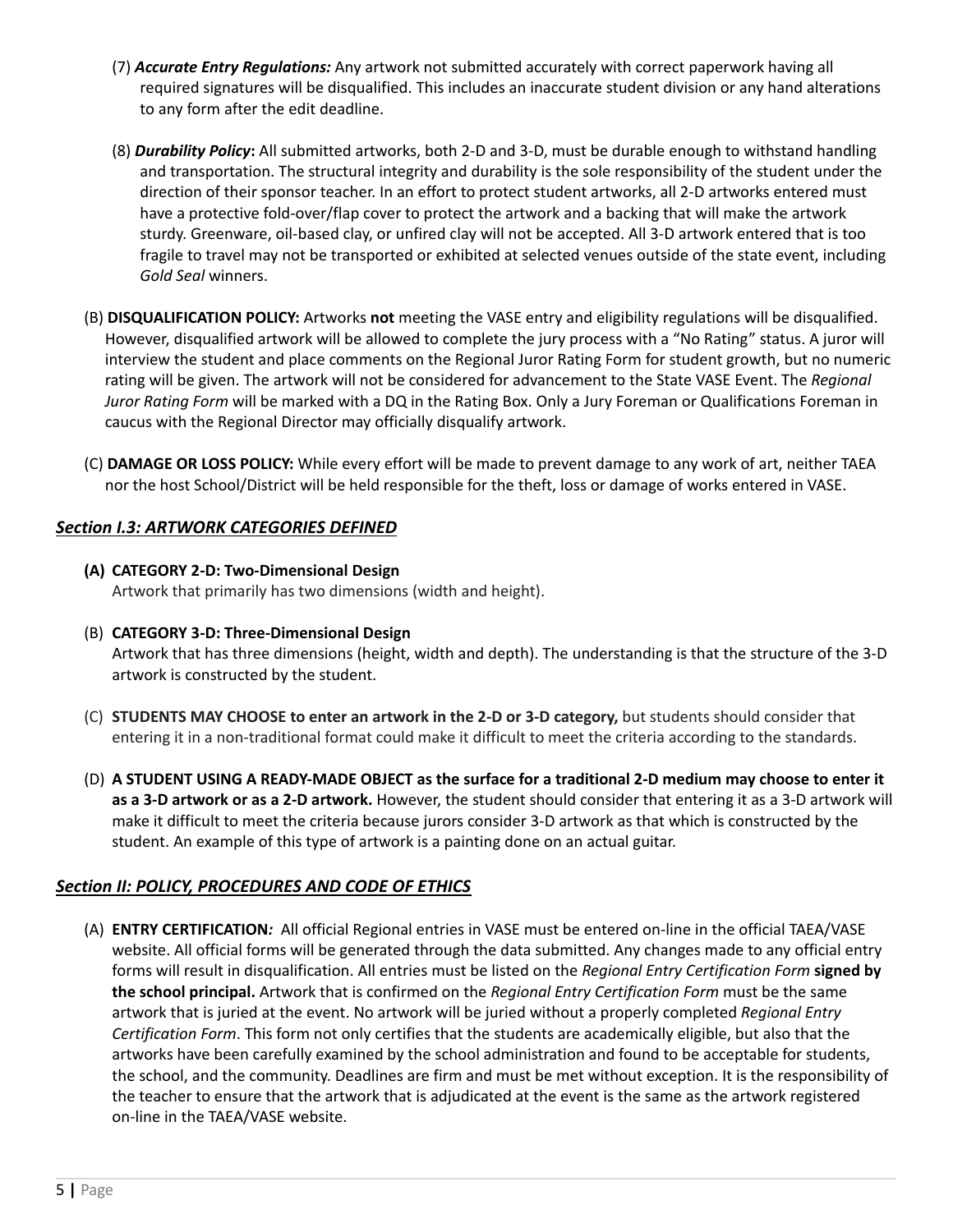- (B) **ENTRY FEES:** An entry fee per student, per entry is required to cover VASE expenses (medals, jurors, printing, etc.). The State Directors of VASE and *Blue Ribbon Committee* will set the entry fee for the regional and state events. All entry fees are non-refundable. All entry fees and Regional invoices must be received by the TAEA Office before an artwork can be juried. **Once a Reservation has been confirmed, the teacher/sponsor is required to pay for that entry even if the confirmed entry** *Did Not Attend* **(DNA) the event.**
	- (1) **Regional Event** entry fees will be **\$17.00** per entry. Make checks payable to TAEA. Payment must be mailed to the TAEA office a minimum of ten days prior to the Regional Event and accompanied by a Regional Invoice. No cash payments are accepted.
	- (2) **State Event** entry fees for works advancing to the state level will be **\$20.00** per entry. Make checks payable to TAEA. Payment must be mailed to the TAEA office a minimum of ten days prior to the State Event and accompanied by a State Invoice. No cash payments are accepted.
	- (3) TAEA headquarters will coordinate funds for the Regional and State events.
	- (4) Student Entry Fees cannot be used to fund or support optional student activities, concessions, or promotional items (T-shirts, buttons, ribbons, pencils, notepads, etc.).

#### (C) *Entry Categories: (As defined in Section I.3)*

- (1) Category 2-D -Two Dimensional Design
- (2) Category 3-D -Three Dimensional Design

#### (D) *Entry Procedures:*

- (1) It is understandable that problems may arise during the process of preparing student artworks; however,
	- prior to teacher check in and/or entering the qualifications area, the following must be completed.
	- (a) Student names will be sorted alphabetically. Students entering two artworks must be listed twice.
	- (b) Teachers/Sponsors must register upon arrival at the event.
	- (c) All entries must be qualification-ready by the time they go through the qualifications area (attached paperwork, artwork specifications, and durability).
	- (d) Artwork must be inspected at the qualification tables and certified by a Qualifications Worker according to the VASE Rules, Guidelines, and Policies before it can be juried.
	- (e) Each sponsor teacher must sign out and pick up their medals at the completion of the Area event. *Juror Rating Forms* can be printed by sponsor teachers once they are released by the Regional Director.

#### (2) *Online Student Intent and Artwork Identification Form:*

- (a) An *Online Student Intent and Artwork Identification Form* is required for each entry.
- (b) The *Online Intent Form* must be certified by the teacher of record prior to the event stating that**, "I** certify that this artwork was produced under my direct supervision and that I have examined it and its **sources and found it to be acceptable for students, our school, and our community. I have read and** agree to uphold all rules, regulations, policies and the Code of Ethics of the TAEA Visual Arts Scholastic **Event."**
- (c) Students should complete an *Online Intent Form* for each artwork entered before the posted Data Upload & Certification Deadline, answering the questions asked in complete sentences and in their own words. Jurors will use this written information to develop questions and evaluations during the interview. Students must use only the space provided **online**; no additional sheets can be attached. Each response MUST contain at least 40 words (exception: "What Media did you use?" question must contain at least 10 words). **Students must NOT repeat phrases or sentences to reach this minimum.**
- (d) Each 2-D artwork entered must have an official *Online Intent Form* (printed from Dashboard) and the Reference PDF securely attached to the center back of the artwork.
- (e) Each 3-D artwork must have an official *Online Intent Form* (printed from Dashboard) and the Reference **PDF** glued or stapled to a stiff board and tied to the artwork with string or wire.
- (f) A copy of the *Online Intent Form (top portion only)* along with a photo no smaller than 5 X 7" of all boxed 2-D & 3-D artworks must be attached to the outside of the packing box.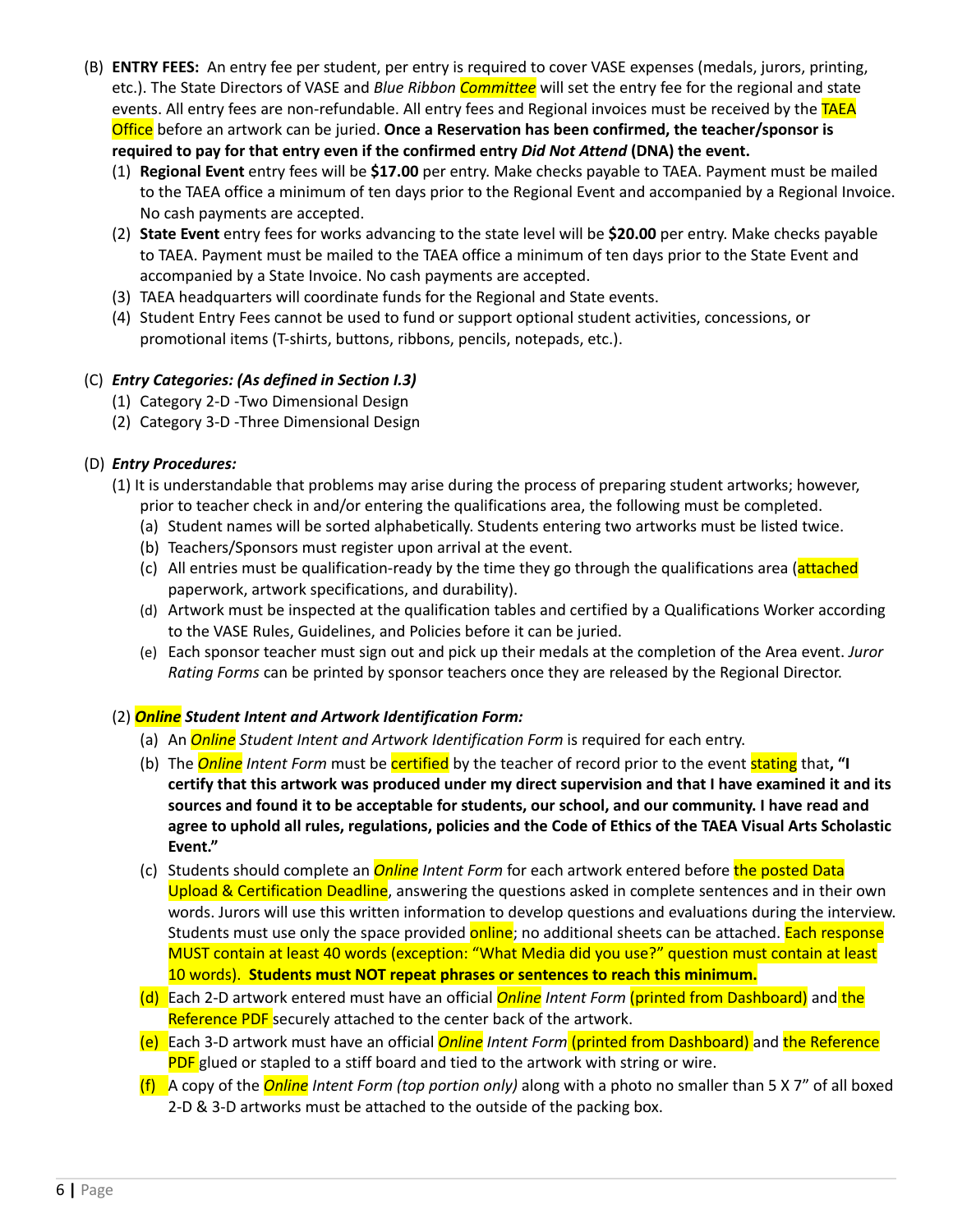- (3) *Titles:* The *Online Intent Form* calls for a unique, creative title. For identification purposes, each entry is required to have this. - Students may not use generic descriptors such as *Painting, Drawing #1, Untitled*, *Self-portrait*, *Still Life*. Each piece of artwork registered by the same teacher must have a one-of-a-kind title.
- (4) *Student Agreement and Artwork Release Form:* Each teacher must upload a signed *Student Agreement and Artwork Release Form*. A student who is not 18 by the time of the event must have a parent signature. Release form uploads are due by the Data Upload & Certification Deadline.
- (E) *Disqualification Due Process: Procedure, Disciplinary Action, and Addressing and Resolving Challenges:*
	- (1) *Procedure:* Failure by any VASE participant to uphold these rules, guidelines, or policies will result in disqualification of the artwork. The teacher/sponsor is notified of the disqualification and the teacher must then communicate the rationale for the disqualification to the student and parents (if applicable) because the compliance to VASE rules and guidelines is the responsibility of the teacher/sponsor. Teacher/sponsors may challenge a disqualification with the regional director, but final judgment must be accepted professionally and with integrity. Disqualified artworks will be allowed to complete the jury process with a "No Rating" status. Jurors will interview the student and place comments on the Regional Juror Rating Form for student growth, but no numeric rating will be given. The artwork will not be considered for advancement to the State VASE Event.
	- (2) *Disciplinary Action for Continued Disqualifications:* Continued failure by the teacher/sponsor to uphold these policies will result in an infraction email or letter from the State Director of VASE for that level, the TAEA President, and/or the TAEA Executive Director sent to the teacher/sponsor, campus principal, superintendent, and district supervisor (if applicable). The teacher/sponsor has the right to contest disciplinary action by bringing the issue before the *VASE Blue Ribbon Committee*.
	- (3) *Sanctions for Continued Disqualifications:* If, after a "Continued Disqualification" infraction notification is sent to supervisors, the teacher/sponsor continues to have disqualifications in subsequent years, disciplinary probation/sanctions will be imposed on the teacher/sponsor. The teacher/sponsor has the right to contest disciplinary action by bringing the issue before the *VASE Blue Ribbon Committee*.
	- (4) *Cause for Immediate Sanctions:* If at any time a teacher/sponsor or parent complaint escalates in a threatening or unprofessional manner towards a worker at a VASE event, the regional director, or any State VASE official after the complaint has already been judged and the result communicated with the teacher/sponsor or parent, that teacher representing herself/himself or the parent will be subject to sanctions prohibiting involvement in future events for a number of years determined by the TAEA Executive Board. Professional and respectful challenges of qualifications or adjudications are allowed.
	- (5) *VASE Blue Ribbon Committee Review:* Any entity involved in VASE and/or a TAEA member may at any time submit a suggestion to the State Directors of VASE/Executive Board for additions or revisions to the TAEA/VASE Policies & Procedures and/or the VASE Rules & Policies (Guidelines). Suggestions will be considered by the *VASE Blue Ribbon Committee* for rejection or implementation.
- (F) *VASE Code of Ethics:* The policies & code of ethics outlined in this section will be observed by all VASE participants.

#### (1) *School Officials*

- (a) provide support,
- (b) create a climate of professional concern,
- (c) strive to assure that teachers and directors are aware of and observe the letter and intent of all TAEA/VASE rules and regulations, and
- (d) provide professional district employees as aides and/or interpreters when necessary.
- (2) *Event Officials* administer the event with a spirit of courtesy and cooperation among participants.
- (3) *Jurors (adjudicators):* A VASE Juror (adjudicator) is a visual arts advocate who has a history of working within visual arts as a working artist, art educator, museum/gallery professional or art related vendor that possesses training, experience and/or a degree that enables them to apply ethically and impartially VASE standards to the adjudication process.
	- (a) In order to serve as a VASE Juror for TEAM, Junior VASE or VASE, certification training must be completed successfully and maintained according to the program's guidelines.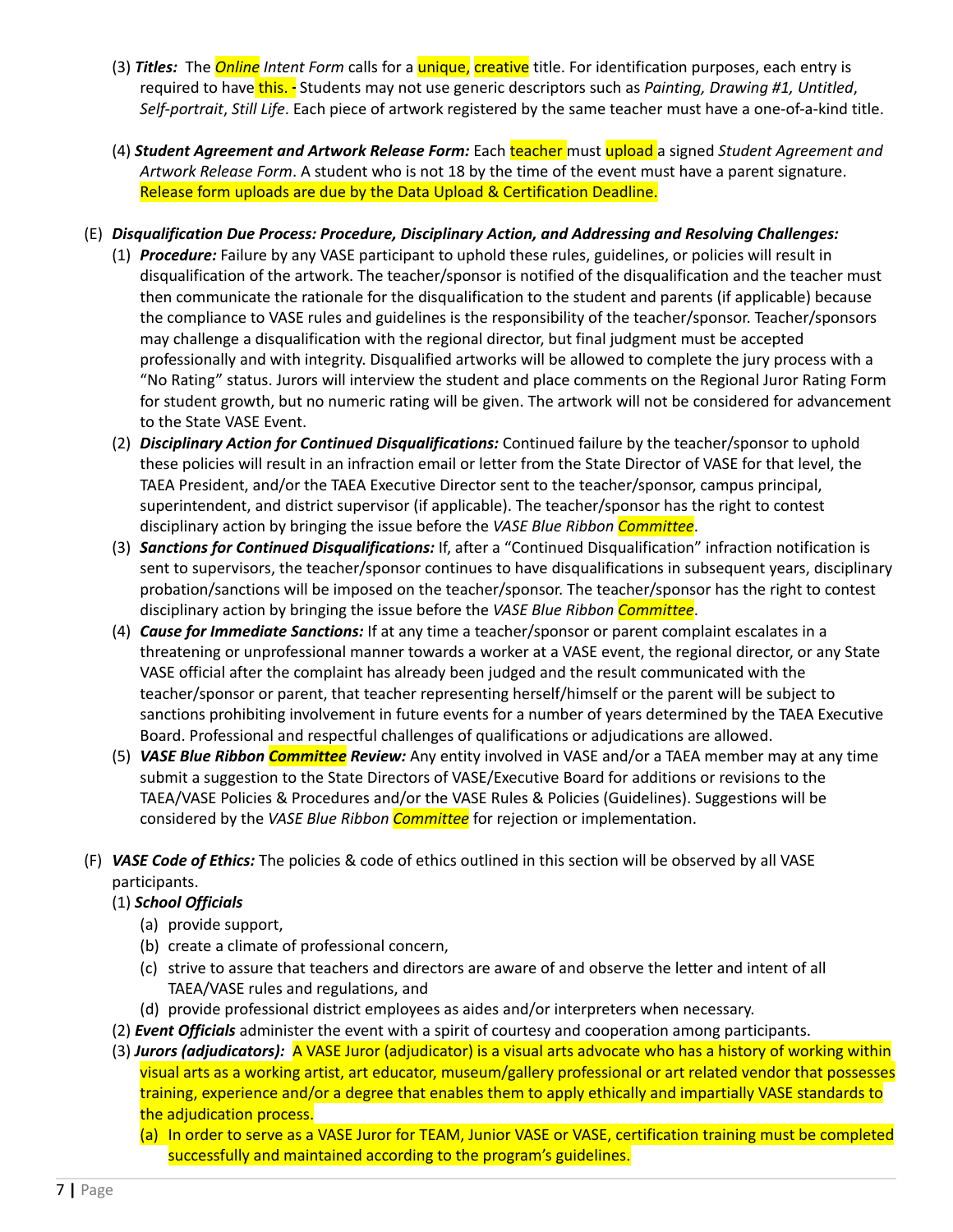- (b) Beginning during VASE 2022, a State VASE juror MUST be an active and currently paid member of TAEA.
- (c) Jury Foremen at all levels MUST be certified jurors.
- (d) Jury Foremen must be TAEA members and certified art educators. They may only serve as a foreman at one event in a region.
- (e) **Jur[o](https://docs.google.com/document/d/18L7ysrEVsKqdRTyOwVFP-i4q3PJrTRSTxfBjPbLr5hM/edit?usp=sharing)r Ethics:** Jurors (adjudicators) will observe the policy and ethic codes of TAEA and VASE and uphold the **VASE Juror Code of Ethics & Professional Standards**. Jurors should maintain confidentiality both during the adjudication process and after the VASE Event.
- (f) **SEL Note:** During the interview process, jurors may not comment (written or verbal), address or insinuate judgement about a student's wellness or mental health to the student. If a juror has safety concerns regarding a student's wellness or mental health, they must not address the concern to the student, but will communicate directly with the juror foreman/regional director who will communicate with that student's VASE sponsor.
- (g) Violation of VASE Rules & Policies and/or event procedures can result in warning, sanction, and immediate dismissal from an Event, and/or removal from the VASE Juror Pool.
- (h) **Removal of Juror:**
	- (i) Violation of TAEA/VASE Policy/Ethics or **VASE Juror Code of Ethics & Professional Standards**
	- (ii) Unprofessional behavior towards a VASE participant or sponsor in terms of commentary on wellness, appearance, and mental health. During the adjudication process, the juror may not sexually or emotionally harass an interviewee and shall maintain professional and ethical behavior at all times.
	- (iii) Chronic Event Attendance Issues
	- (iv) Refusal to respond to directions from the juror foreman/regional director including but not limited to pacing, commentary, scoring and other assigned responsibilities.

#### The complete **VASE Juror Code of Ethics & Professional Standards** is available on the VASE Juror home page.

#### (4) *Visual Arts Teachers/Sponsors*

- (a) know and uphold all rules as stated in the TAEA/VASE Policy and Ethics and General Regulations,
- (b) foster a spirit of artistic involvement and aesthetic achievement for all participants in the event,
- (c) instill by word and example the respect for, and compliance with, all event regulations and the graceful acceptance of qualification and adjudication,
- (d) abstain from any practice that makes a student feel pressured to participate in non-school activities,
- (e) abstain from any practice which allows **plagiarism** to violate the ethical standards of quality art education and the VASE program, and
- (f) appropriately supervise all participating students.
- (g) All teachers/sponsors are required to be present during the check-in and checkout process, collecting all artwork not advancing to State and completing any necessary paperwork.
- (h) If the teacher of record is unable to be present at check out, a campus designee must be appointed by the campus administrator prior to the event to collect the artwork. This information is contained within the *Regional Artwork Certification Form*, which also requires principal signature. (revised for VASE 2022)
- (i) Failure to uphold the Policy and Code of Ethics can result in student disqualification and/or teacher probation recommendation being forwarded to the State Director of High School VASE and TAEA Executive Board.

#### (5) *Students*

- (a) know and respect the rules and regulations, and
- (b) maintain a sense of educational purpose while participating in VASE.
- **(c)** Failure to uphold VASE Policy and Code of Ethics can result in a disqualification.

#### *Section III.1: CRITERIA FOR ADJUDICATION*

#### (A) **VASE STANDARDS/CRITERIA:**

(1) The **Texas Essential Knowledge and Skills** (*State Board of Education, Chapter 117*) will form the nucleus of the evaluation standards for the juried competition.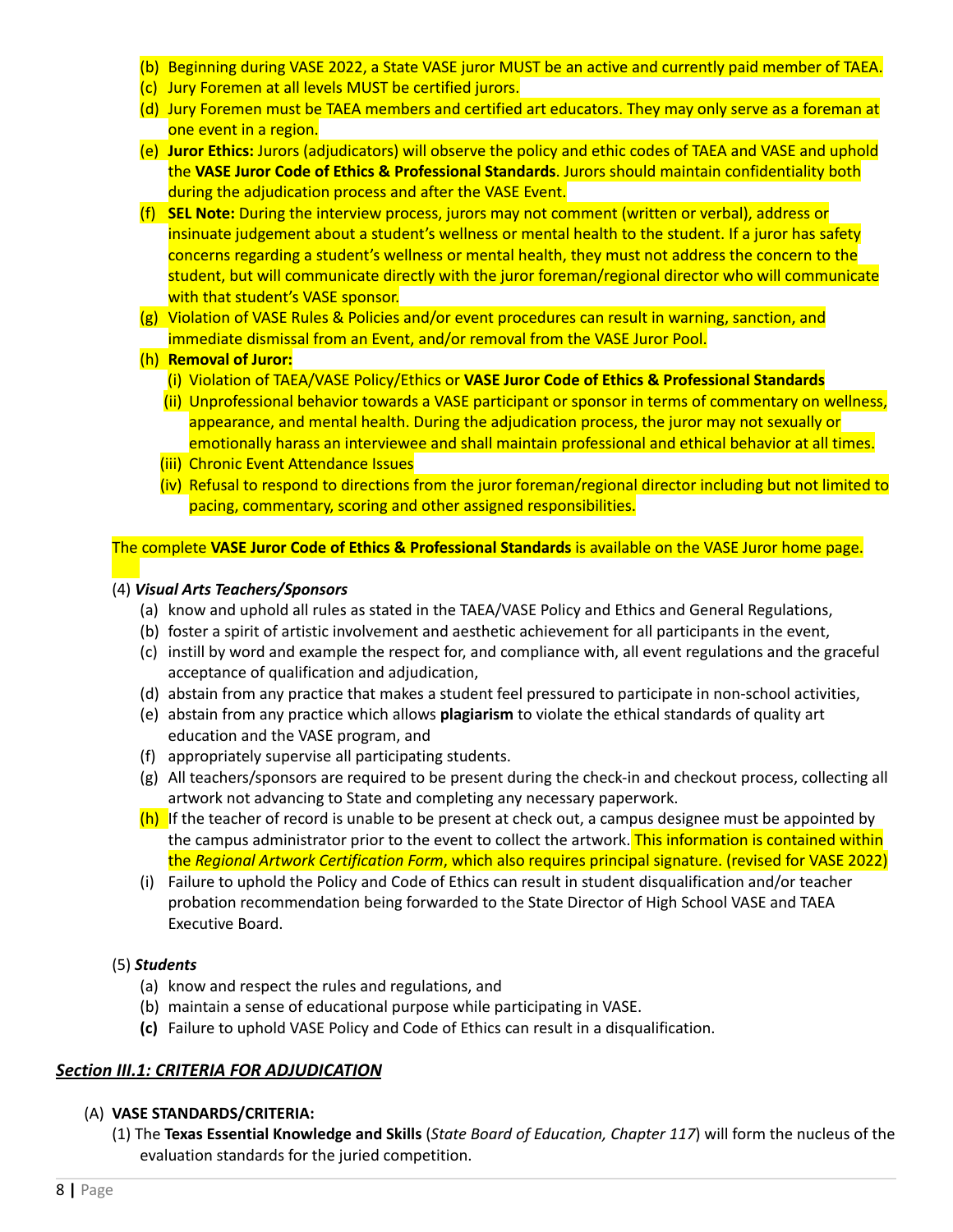- (2) VASE artwork will be evaluated on the following criteria **(TAEA/VASE Artwork Standards** set by the *VASE Blue Ribbon Committee)*:
	- (a) *Student Research and Application to Work:* The purpose or message of the artwork or any artist's works or styles that influenced it.
	- (b) *Sources for Artwork:* Detailed explanation for artwork sources. As examples, originality of photos and where they were taken; the idea behind work from the imagination.
	- (c) *Execution and Technique:* The steps for using the technique, the medium/media, technology applications, and the elements of art and principles of design.
	- (d) *Aesthetics and Critical Judgment:* The aesthetic and critical decisions made while creating the artwork and why they were made.
	- (e) *Personal Expression:* How the artwork represents the student's individual point of view, imagination, creativity, and individuality.
- (B) **VASE DIVISIONS:** When determining in which division to place a student's artwork, teachers will count the number of High School art credits (including those earned in middle school) earned by February 1st of that year's event. Each semester completed counts as .5 (half) credit. Any student enrolled in any Studio AP or preparing for submission of artworks or portfolios for AP or professional review, Dual/Concurrent Credit course, enrolled full time in outside private Art Studio will automatically be placed in Division 4.
	- (1) The Visual Art Scholastic Event will have four divisions:
		- (a) **Division 4 - (Advanced)** 3.5 or more Credits earned in High School Art or enrolled in any Studio AP course or preparing for submission of artworks or portfolios for AP and/or professional review, Dual/Concurrent Credit Course, or enrolled full time in an outside private Art Studio.
		- (b) **Division 3 - (Difficult)** 2.5 3 Credits earned in High School Art.
		- (c) **Division 2 - (Intermediate)** 1.5 2 Credits earned in High School Art.
		- (d) **Division 1 - (Beginning)** 0 1 Credits earned in High School Art.
	- (2) Any returning VASE participant must advance at least one division per year of subsequent VASE participation.
	- (3) Teachers may advance a student to a higher division at their discretion, but they may not place them in a lower division.

#### *Section III.2: REGIONAL ADJUDICATION PROCEDURE*

- (A) *Jurors***:** Each event will have a team of qualified jurors composed of certified public school art educators, supervisors and/or, **if available**, college faculty, university faculty, or art professionals. It is recommended that jurors be selected from outside the district or region that is being juried, **if possible**.
- (B) *Participants* must be present for an eight-minute individualized interview with a juror on the *day of their assigned Regional Event*, at which time the juror will score the elements of the *Juror Rating Form*. There are no exceptions to this requirement.
	- (1) The *Student Interview* will receive a score for each of the five sections based on a point system of 4 (highest) to 1 (lowest).
	- (2) The *Artwork Evaluation* will receive a score for each of the five sections based on a point system of 8 (highest) to 2 (lowest) for that student's division.
- (C) **Scoring Criteria, Student Expectations, and Rating Descriptors:**
	- (1) The juror will assign **Student Interview** scores based on the following criteria:
		- *Student research and application to work:* Explain purpose (assignment or individual) in developing artwork and describe how one achieved their desired goal.
		- *Artwork Sources:* Explain in detail the sources for your artwork.
		- *Execution and technique:* Identify the technical skills related to the media/medium employed in this artwork.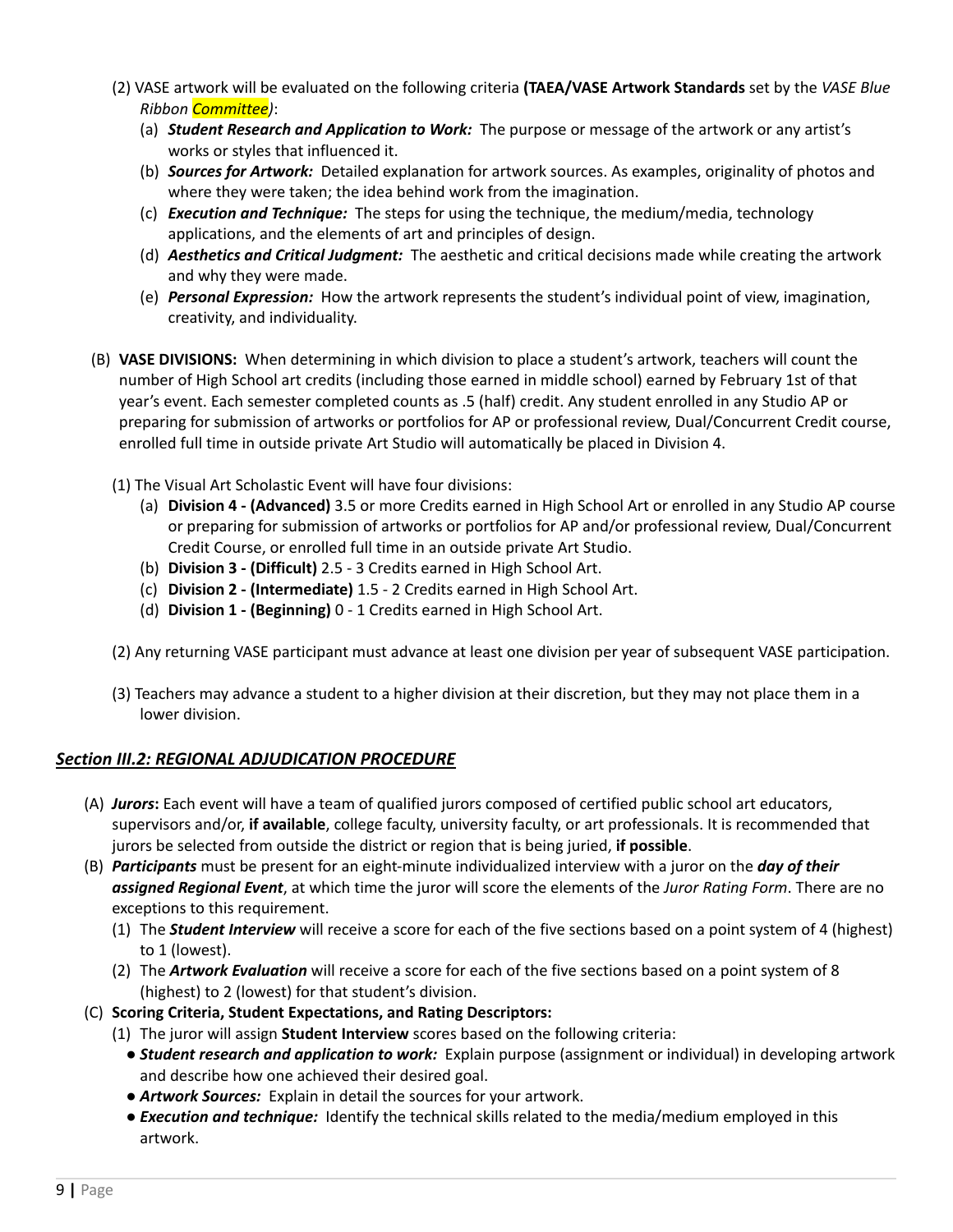- *Use of elements and principles of art:* Explain the process used to select and organize the visual aspects of this work.
- *Aesthetics and critical judgment:* Describe the aesthetic and critical decisions involved in developing this work from original concept to finished product.
- *Personal Expression:* Describe ways in which the artwork represents individual point of view, imagination, creativity, and individuality.
- (2) The juror will assign **Artwork Evaluation** scores based on artwork evaluation criteria outlined in Section III.1, Criteria for Adjudication. A.2 (above) while considering Juror Rating Form descriptors, which are based on the referenced criteria.
	- *Student Research and Application to Work:* The purpose or message of the artwork or any artist's works or styles that influenced it.
	- *Sources for Artwork:* Detailed explanation for artwork sources. As examples, originality of photos and where they were taken; the idea behind work from the imagination.
	- *Execution and Technique:* The steps for using the technique, the medium/media, technology applications, and the elements of art and principles of design.
	- *Aesthetics and Critical Judgment:* The aesthetic and critical decisions made while creating the artwork and why they were made.
	- *Personal Expression:* How the artwork represents the student's individual point of view, imagination, creativity, and individuality.
- (3) **Student Expectations according to Division Level**. Jurors keep student level expectations in mind as they consider whether or not the student meets the scoring criteria.
	- *Division IV*: Students demonstrate an understanding of and ability to apply elements and principles of design in their own creative style, display a disciplined attitude toward a variety of visual phenomena, and display highly advanced technical skill in the production of quality works of art.
	- *Division III:* Students demonstrate an understanding of and ability to apply the elements and principles of design in their own creative style, display a disciplined attitude toward a variety of visual phenomena, and display advanced technical skill in the production of quality works of art.
	- *Division II:* Students demonstrate an understanding of, and ability to apply the elements and principles of design in their own individual creative style, and display technical skill in the production of quality works of art.
	- *Division I:* Students demonstrate an understanding of, and ability to apply the elements and principles of design in their own individual, creative style.
- (4) **Rating Descriptors:** Jurors will evaluate artwork in each classification by employing the following rating system to designate the degree of proficiency in which the student developed the VASE standards leading to the level of artistic quality within their work:

**RATING IV:** Excellent *(in meeting the criteria)* **RATING III:** Strong *(in meeting the criteria)* **RATING II:** Developing *(in meeting the criteria)* **RATING I:** Emerging *(in meeting the criteria)*



- (D) The juror will include written comments with suggestions as a positive and immediate feedback. **The juror's decision is final**. The Jury Foreman for each Regional Event will certify all Regional and Area results.
- (E) The Regional Director or appointee will be responsible for *verifying* the *Juror Rating Forms* and medals and/or certificates by division for all event participants.
- (F) **Scheduling Formula** Up to thirty (30) entries on a ten-minute schedule per juror.
- (G) Jurors will evaluate artwork by employing the following rating system to designate the assessment score assigned to an artwork: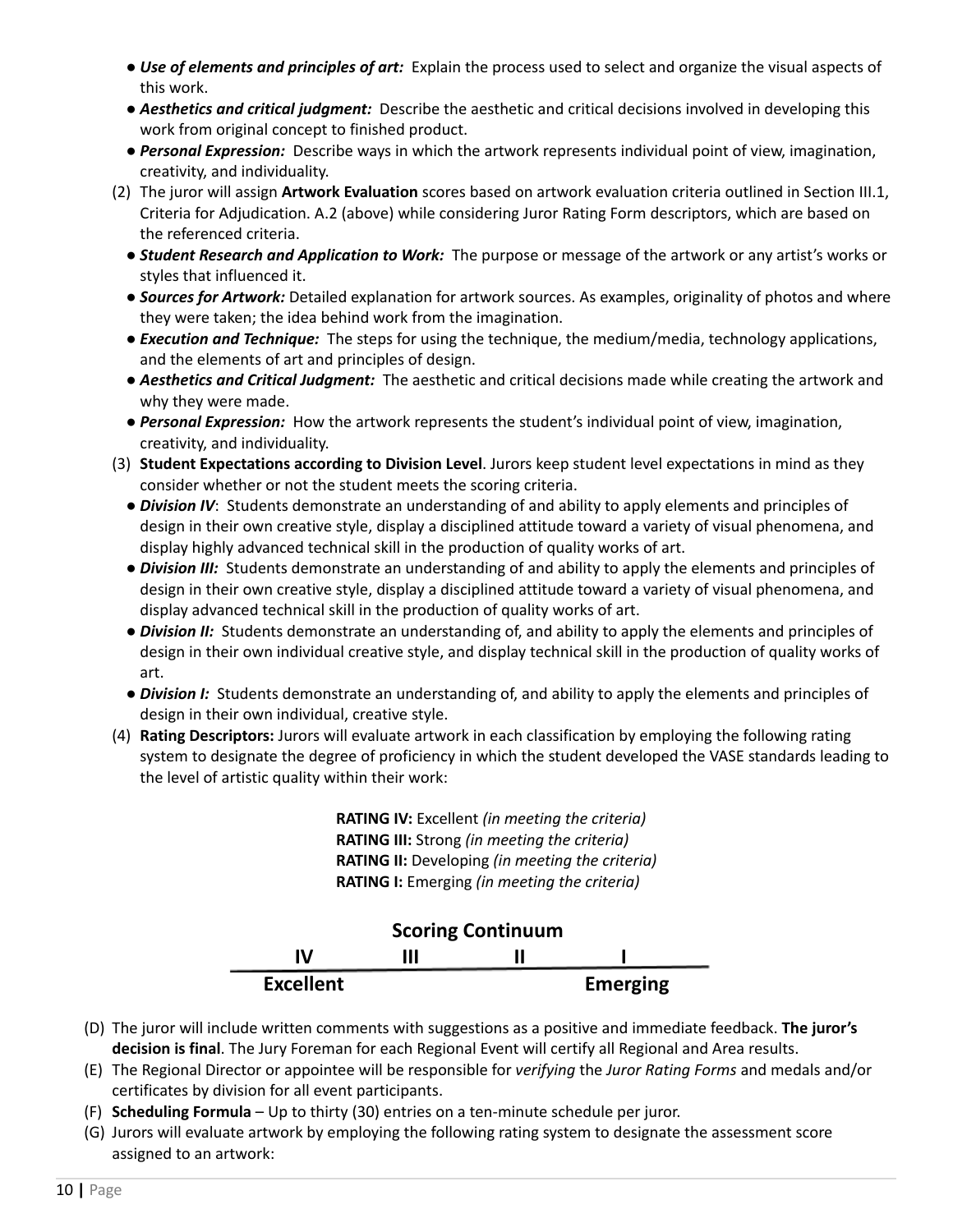Points on *Juror Rating Form* for Regional/Zone Event Rating IV Excellent =  $60 - 51$ Rating III Strong = 50 - 37 Rating II Developing = 36 - 25 Rating I Emerging = 24 - 15

- (H) To maintain the integrity of the jury process, only jurors and designated event officials are permitted in any area where the jury process is in progress.
- (I) No awards or results should be given until after area judging is complete, and student artwork advancing to **state is removed from the area judging site. All sponsors must check out through the regional director.**
- (J) **AWARDS**: **Regional Medals** are awarded at the Regional Event to those students receiving a Rating IV-Excellent in any Division (1, 2, 3 or 4). All other students will receive a Regional Participation Certificate from the Teacher/Sponsor.

# *Section III.3: AREA EVENT (STATE ADVANCEMENT)*

The Regional Event may also serve as the Area Event, where State finalists are selected. All regional entries receiving a Rating IV-Superior qualify for the Area jury process. When all regional artworks have been juried, and all scores have been entered online, the Area jury process may begin.

- (1) Regional artworks that have received a Rating IV-Superior will be juried again, by a select group of designated jurors, to determine the State finalists. No artwork with a rating less than a Rating IV qualifies for the Area event.
- (2) Artwork must be juried in the same Division that qualified it for Area adjudication. No artwork may be moved up or down a division once a Regional rating has been given.
- (3) To ensure consistency across the State in selecting artworks to advance from Area to State, the following formula must be followed: Ten percent (10%) of the actual number of artworks receiving a 4 at the Regional event in each division (Divisions 1 through 4) may advance to State.
- (4) Jurors are allowed one vote for each artwork in a Division for each artwork selected for advancement. The artworks receiving the majority of votes will advance to the State event. Artworks that do not advance to state are returned with their school entries.
- (5) VASE maintains exclusive exhibition rights for all artwork advancing to State until the conclusion of the **State event. Selected artwork is not accessible to anyone (students, teachers, or parents) for any other event,** *including Scholastic.*
- (6) VASE maintains exclusive exhibition rights for all artwork earning Gold Seal honors until the conclusion of **the TAEA Fall Conference in November. Selected Gold Seal artwork is not accessible to anyone (students, teachers, or parents) for any other event, or for AP 2D Portfolios (***Selected Works* **section).**
- (7) **AWARDS: Area Medals** are awarded at the conclusion of the Regional Event to students who qualify for State VASE.

**For information about the State VASE Event, click the** *State VASE Event* **link under** *Rules & Policies* **on the VASE website.**